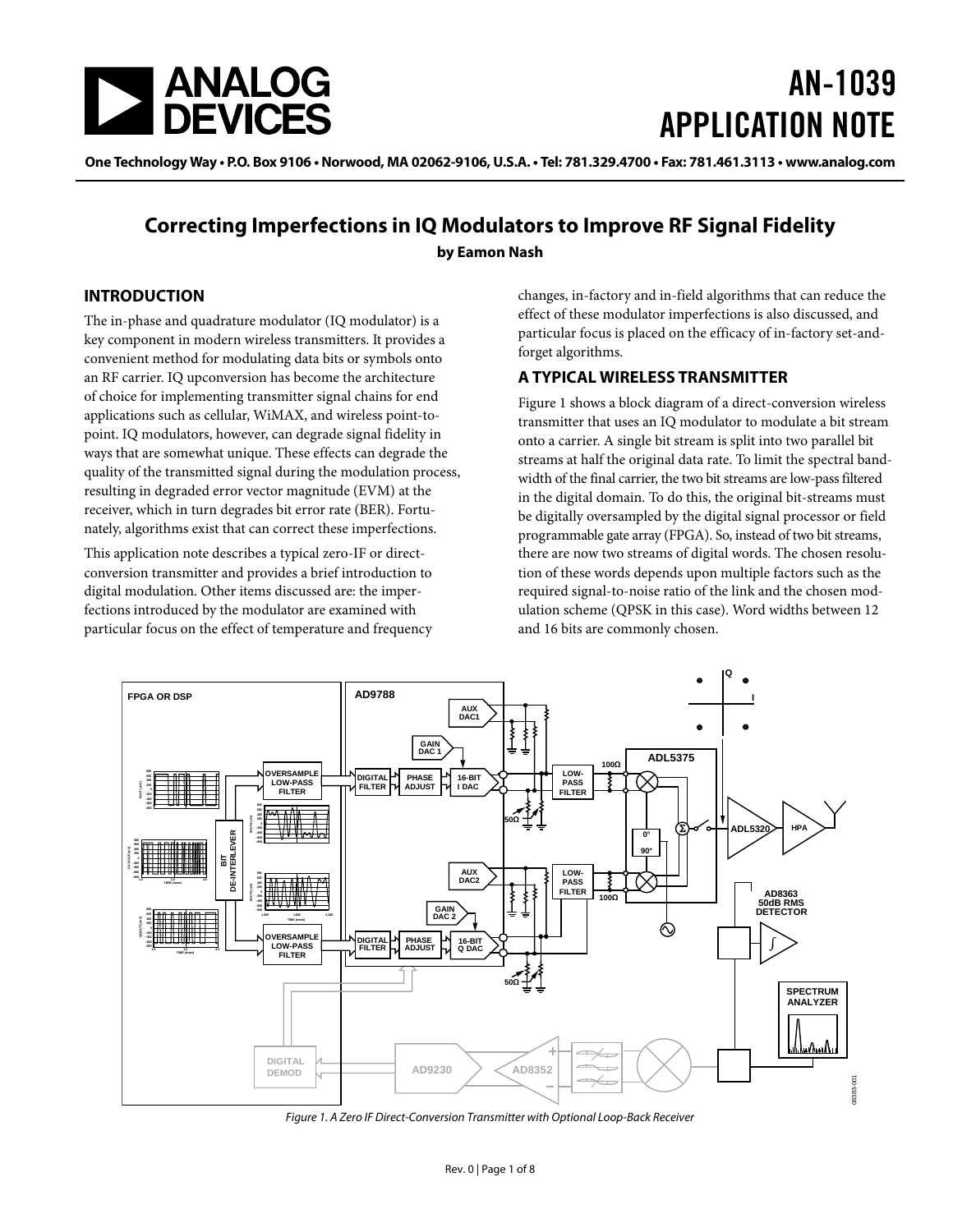## TABLE OF CONTENTS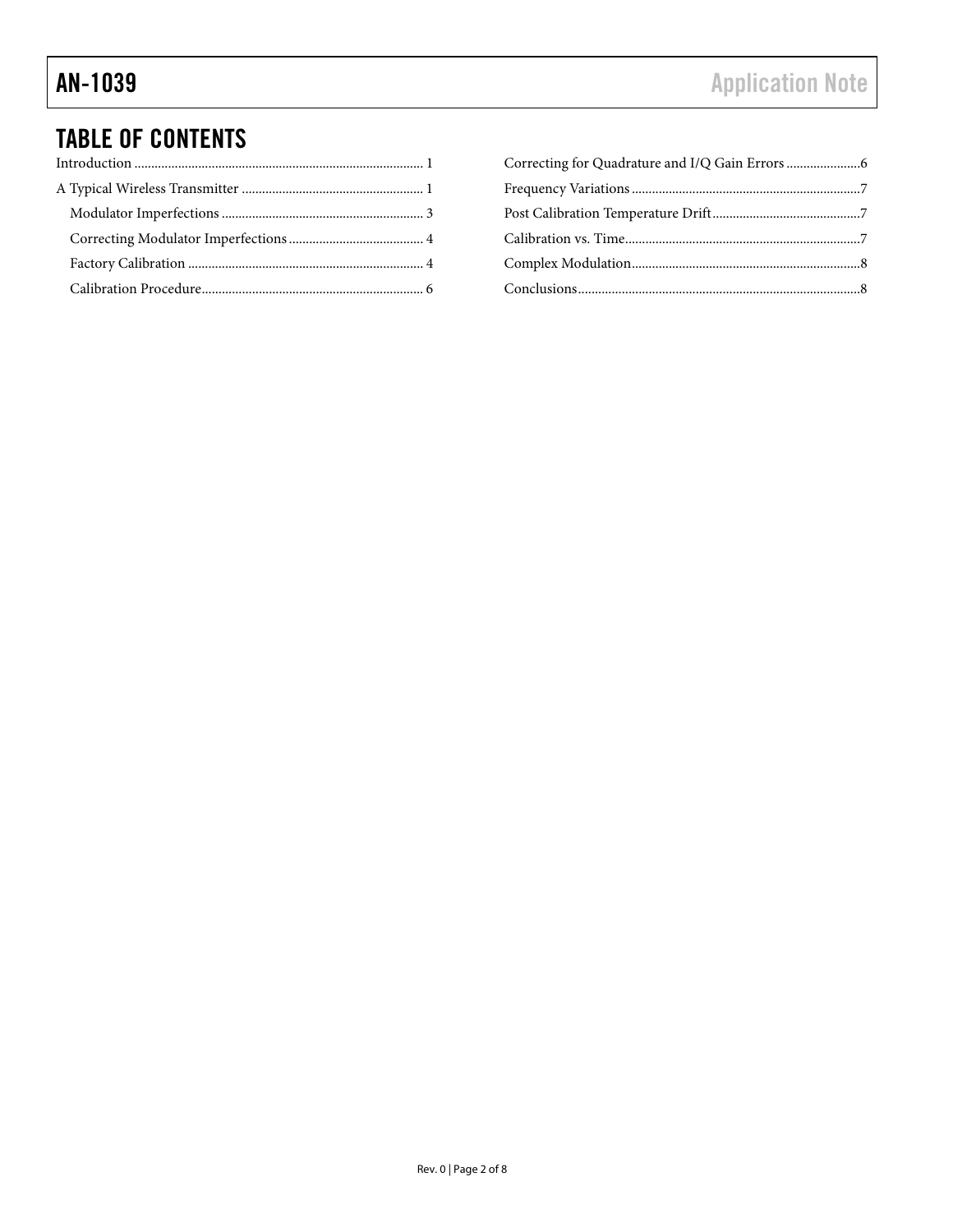### <span id="page-2-0"></span>Application Note **AN-1039**

After low-pass filtering, the two word streams are applied to a pair of digital-to-analog converters (DAC). The DAC outputs drive two low-pass filters whose primary role is to remove Nyquist images. The outputs of these filters then drive the baseband inputs of the IQ modulator. The local oscillator (LO) input of the modulator is driven by a relatively pure CW signal generated by a phase-locked loop (PLL) such as the [ADF4106](http://www.analog.com/ADF4106) from Analog Devices, Inc. Now, take a closer look at the operation of the IQ modulator.

The LO signal is split into two signals, equal in amplitude but with a phase difference of exactly 90°. These two quadrature signals drive the inputs of the two mixers that, for the purposes of this application note, are viewed as analog multipliers. The outputs of these two multipliers are added together (in the Σ block of the IQ modulator) to provide the IQ modulator's output.

While it is apparent that the baseband data streams have been filtered, instead briefly consider them as the original bit streams. Instead of a stream of 1s and 0s, think of them as two streams switching between a value of +1 and –1. So, the output of the I multiplier consists of a vector which is flipping in-phase between 0° and 180°as the bit stream alternates. Likewise, the output of the Q multiplier is a vector that flips between +90° and –90° as the bit stream modulates the original 90° vector. Thus, if at a particular instant, both the I and Q bit streams are equal to +1, the result at the output of the IQ modulator is the sum of the 90° and 0° vectors, that is, a +45° vector. Likewise, I and Q bit combinations of −1/+1, −1/−1, and +1/−1 produce vectors (commonly called symbols) all of equal amplitude at +135°, −135°, and −45°, respectively. If these vectors were plotted, observe the constellation of the modulated carrier (see [Figure 2](#page-2-1)A).



<span id="page-2-1"></span>Figure 2. Error Vector Magnitude Constellations that Result from Various Modulator Imperfections

### **MODULATOR IMPERFECTIONS**

Contrary to the previous hypothetical situation, in a real IQ modulator, things do not look so perfect. A series of effects in the IQ modulator conspire to create QPSK (or QAM) vectors that are neither equal in amplitude nor separated by exactly 45°. Consider first what happens if for some reason the gain of the I path is greater than that of the Q channel; this could be caused by a DAC gain mismatch, low-pass filter insertion loss, mismatch, or gain imbalance inside the IQ modulator. Regardless of where this gain imbalance comes from, its effect is the same. Because the 0°/180° vectors at the output of the I multiplier are larger than the +90°/−90° vectors from the Q multiplier, the shape of the constellation becomes rectangular (see [Figure 2](#page-2-1)B). This degrades signal integrity at the receiver because the receiver is expecting a perfectly square constellation. In the QPSK example shown in [Figure 2](#page-2-1)B, a slight gain imbalance is unlikely to result in an incorrect bit decision in the receiver unless the received signal is very small. However, in higher order modulation schemes such as 16 QAM or 64 QAM (see [Figure 2](#page-2-1)E and [Figure 2](#page-2-1)F), the increased density of the constellation points could easily combine with an IQ gain imbalance to produce an incorrect symbol decision in the receiver.

In most IQ modulators, the 90° phase split of the LO is achieved using either a polyphase filter or a divide-by-two flip-flop circuit (which requires an external LO that is twice the desired output frequency). In either circuit, the 90° phase split or quadrature is never perfect. For example, if there is a 1° quadrature error, the shape of the resulting constellation is slightly trapezoidal (see [Figure 2](#page-2-1)C). Just like IQ gain imbalance, this can result in incorrect bit decisions in the receiver.

Now consider what happens if either the I or Q paths have unwanted dc offset errors. This results in the +1/−1 multiplication being skewed. For example, an offset that is equal to 1% of the baseband signal amplitude causes the +1/−1 multipliers to be modified to +1.01/−0.99. This has the effect of shifting the center of the constellation off the origin, on either the I or Q axis, most likely in both (see [Figure 2](#page-2-1)D). In the frequency domain, this manifests itself as a small portion of the unmodulated carrier appearing at the output of the modulator. In the frequency domain, this LO leakage (also referred to as LO feedthrough) appears at the center of the modulated spectrum.

Because of parasitic capacitances within the silicon die and bond-wire to bond-wire coupling, the signal that is applied to the LO port of the IQ modulator may also couple directly to the RF output. This leakage is independent of the offset multiplication effect that was described previously. However, its manifestation, that is, the presence of the unmodulated carrier in the output spectrum, is exactly the same. Thus, the net LO leakage seen at the output of the IQ modulator is the vector sum of these two components. Fortunately, as discussed in the [Correcting Modulator Imperfections](#page-3-1) section, the composite LO leakage at the output can be mitigated by a single compensation technique.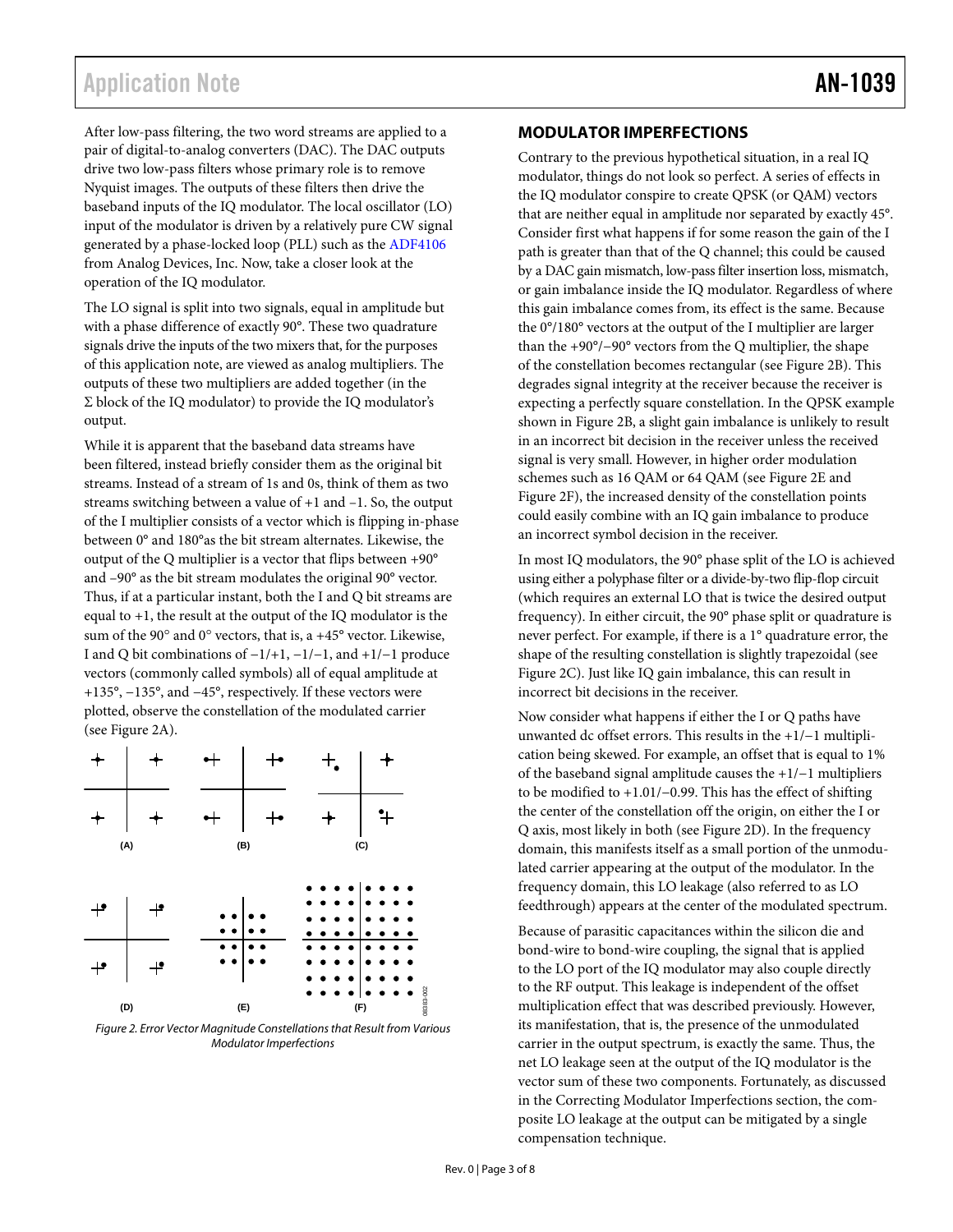| <b>PART</b><br><b>NUMBER</b> | <b>FREQUENCY</b><br>(MHz) | IQ 3dB<br><b>BANDWIDTH</b><br>(MHz) | <b>CARRIER</b><br><b>SUPPRESS</b><br>(dBm) | <b>SIDEBAND</b><br><b>SUPPRESSION</b><br>(dBc) | <b>GAIN</b><br><b>IMBALANCE</b><br>(dB) | <b>PHASE</b><br><b>IMBALANCE</b><br>(°) | <b>NOISE</b><br><b>FLOOR</b><br>(dBm/Hz) | P1dB<br>(dBm) | <b>OUTPUT</b><br>IP3 (dBm) | <b>SUPPLY</b><br><b>VOLTAGE</b><br>(V) | <b>SUPPLY</b><br><b>CURRENT</b><br>(mA) | SPECS @<br>(MHz) |
|------------------------------|---------------------------|-------------------------------------|--------------------------------------------|------------------------------------------------|-----------------------------------------|-----------------------------------------|------------------------------------------|---------------|----------------------------|----------------------------------------|-----------------------------------------|------------------|
| AD8345                       | 140 TO 1000               | 80                                  | $-42$                                      | $-42$                                          | 0.200                                   | 0.50                                    | $-155.0$                                 | 2.5           | N/A                        | 2.70 TO 5.50                           | 65                                      | 800              |
| AD8346                       | 800 TO 2500               | 70                                  | $-42$                                      | $-36$                                          | 0.200                                   | 1.00                                    | $-147.0$                                 | $-3.0$        | N/A                        | 2.70 TO 5.50                           | 45                                      | 1900             |
| AD8349                       | 700 TO 2700               | 160                                 | $-45$                                      | $-35$                                          | 0.100                                   | 1.90                                    | $-155.0$                                 | 7.6           | 21.0                       | 4.75 TO 5.50                           | 135                                     | 900              |
| <b>ADL5370</b>               | 300 TO 1000               | 500                                 | $-50$                                      | $-41$                                          | 0.030                                   | 0.76                                    | $-160.0$                                 | 11.0          | 24.0                       | 4.75 TO 5.25                           | 205                                     | 450              |
| ADL5371                      | 500 TO 1500               | 500                                 | -50                                        | $-55$                                          | 0.100                                   | $-0.03$                                 | $-158.6$                                 | 14.4          | 27.0                       | 4.75 TO 5.25                           | 175                                     | 900              |
| ADL5372                      | 1500 TO 2500              | 500                                 | $-45$                                      | $-45$                                          | 0.090                                   | 0.21                                    | $-158.0$                                 | 14.2          | 27.0                       | 4.75 TO 5.25                           | 165                                     | 1900             |
| ADL5373                      | 2300 TO 3000              | 500                                 | $-32$                                      | $-57$                                          | 0.010                                   | 0.10                                    | $-157.0$                                 | 13.8          | 26.0                       | 4.75 TO 5.25                           | 174                                     | 2500             |
| ADL5374                      | 3000 TO 4000              | 500                                 | $-33$                                      | $-50$                                          | 0.015                                   | 0.25                                    | $-160.0$                                 | 12.0          | 22.8                       | 4.75 TO 5.25                           | 173                                     | 3500             |
| ADL5375                      | 400 TO 6000               | 750                                 | $-46$                                      | $-52$                                          | $-0.050$                                | $-0.29$                                 | $-160.0$                                 | 9.4           | 27.0                       | 4.75 TO 5.25                           | 200                                     | 900              |
| ADL5385                      | 50 TO 2200                | 700                                 | -46                                        | $-50$                                          | $-0.030$                                | $-0.39$                                 | $-159.0$                                 | 11.0          | 26.0                       | 4.75 TO 5.50                           | 215                                     | 350              |
| <b>ADL5386</b>               | 50 TO 2200                | 700                                 | $-38$                                      | $-46$                                          | 0.050                                   | $-0.50$                                 | $-160.0$                                 | 11.1          | 25.0                       | 4.75 TO 5.50                           | 230                                     | 350              |
| <b>ADL5590</b>               | 869 TO 960                | 250                                 | $-44$                                      | $-50$                                          | 0.050                                   | 0.20                                    | $-157.0$                                 | 16.0          | 29.0                       | 4.75 TO 5.50                           | 170                                     | 940              |
| <b>ADL5591</b>               | 1805 TO 1990              | 250                                 | $-39$                                      | $-48$                                          | 0.050                                   | 0.30                                    | $-157.0$                                 | 16.0          | 30.0                       | 4.75 TO 5.50                           | 170                                     | 1960             |

#### <span id="page-3-0"></span>**Table 1. IQ Modulator Selection Table Showing Uncompensated Gain and Phase Imbalance**

### <span id="page-3-1"></span>**CORRECTING MODULATOR IMPERFECTIONS**

Note that in [Figure 1](#page-0-0), in addition to the direct conversion signal chain, an optional loop-back or transmit observation receiver has also been incorporated into the radio. The primary function of this receiver is to analyze the adjacent channel power ratio (ACPR) of the transmitter that is primarily caused by distortion in the high power amplifier (HPA). By continually observing the ACPR of the transmitter, digital predistortion of the baseband signal can be employed to partially correct HPA nonlinearities while allowing the HPA to operate closer to its compression point.

The presence of a loop-back receiver can be opportunistically used to also correct for modulator imperfections.

A detailed discussion of the IQ modulator correction techniques used when a loop-back receiver is present is beyond the scope of this application note. However, the general procedure involves using the loop-back receiver to demodulate the I and Q bit streams. The demodulated constellation is then examined for evidence of IQ gain imbalance, imperfect quadrature, and/ or LO leakage. Once these imperfections have been identified, the I and Q data streams can be preprocessed so that the IQ modulator imperfections cancel out. For example, if the demodulated constellation from the loop-back receiver shows a rectangular constellation with the width of I being larger than the height of Q (see [Figure 2](#page-2-1)B), gain adjust registers in the DAC can be used to either decrease the size of the I data stream or increase the size of the Q data stream. Likewise, the phase adjustment registers of the DAC can be used to slightly skew the I and Q channels so that the imperfect quadrature of the IQ modulator's phase splitter is compensated.

### **FACTORY CALIBRATION**

If a wireless transmitter does not use digital predistortion, it would be difficult to justify the cost of a loop-back receiver purely for the sake of the IQ modulator. In such situations, the two options that remain are:

- Do not perform any correction of the IQ modulator's imperfections.
- Complete a one-time factory calibration and store the correction coefficients in nonvolatile memory.

In recent years, the performance of IQ modulators has improved to such a degree that it is now feasible (depending on the modulation scheme) to design a transmitter without any need to provide correction for imperfections. For example, the [ADL5375](http://www.analog.com/ADL5375) from Analog Devices has gain and quadrature imbalances of 0.05 dB and 0.29°, respectively, at 900 MHz, with little or no degradation over temperature. As a result, in many applications, it may be adequate to dispense with any correction algorithms. Table 1 shows the performance of this and other members of the Analog Devices IQ modulator family.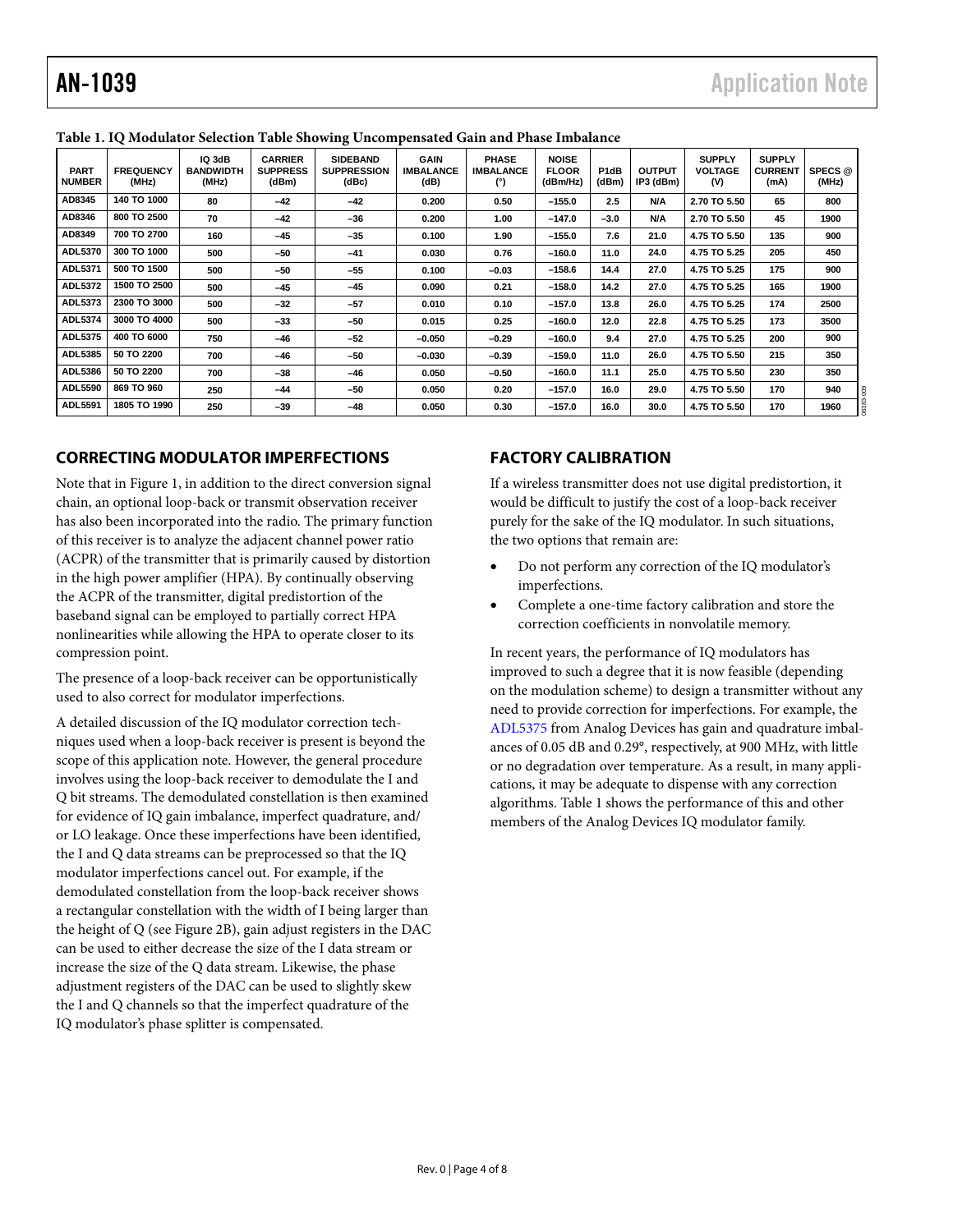### Application Note **AN-1039**

The second alternative presented previously is to perform factory calibration. To do this, the popular single sideband spectrum can be used as a simple but valuable diagnosis tool during factory calibration. To create a single sideband spectrum, the I and Q inputs are driven by low frequency (typically 1 MHz) sine and cosine signals, that is, the baseband signals are in quadrature. [Figure 3](#page-4-0) shows the spectrum that results when these baseband signals are mixed with the LO. The primary components of the single sideband spectrum are:

- Lower sideband: If the IQ modulator has no imperfections, this is the only spectral component observed, the result of multiplication and summing of the baseband sine and cosine signals with the two in-quadrature LO signals.
- Undesired upper sideband: This undesired component results from gain and phase imbalances between the I and Q signal paths along with LO quadrature imbalance.
- Undesired LO leakage: As discussed earlier, the LO leakage results from I and Q offsets and/or parasitic leakage of the LO directly to the IQ modulator's output.

<span id="page-4-1"></span>

<span id="page-4-0"></span>Figure 3. Single Sideband Spectrum

[Figure 4](#page-4-1) shows a plot that can be used to relate sideband suppression to I/Q gain mismatch and quadrature mismatch. From the plot, it can be noted that a quadrature phase error of 1°, coupled with an I/Q gain mismatch of 0.5 dB, results in −30 dB of sideband suppression. It is notable in this example that improving the quadrature phase mismatch has no effect on the sideband suppression unless the gain mismatch is also improved.



Figure 4. Plot Showing the Relationship Between Modulator Errors and Sideband Suppression

By using a directional coupler and a power splitter (as shown in [Figure 1\)](#page-0-0), it is quite simple to add an auxiliary output to the transmitter that can be used during factory calibration. A spectrum analyzer is connected to this port. Another alternative would be to connect the spectrum analyzer at the antenna connector (after the signal has been adequately attenuated).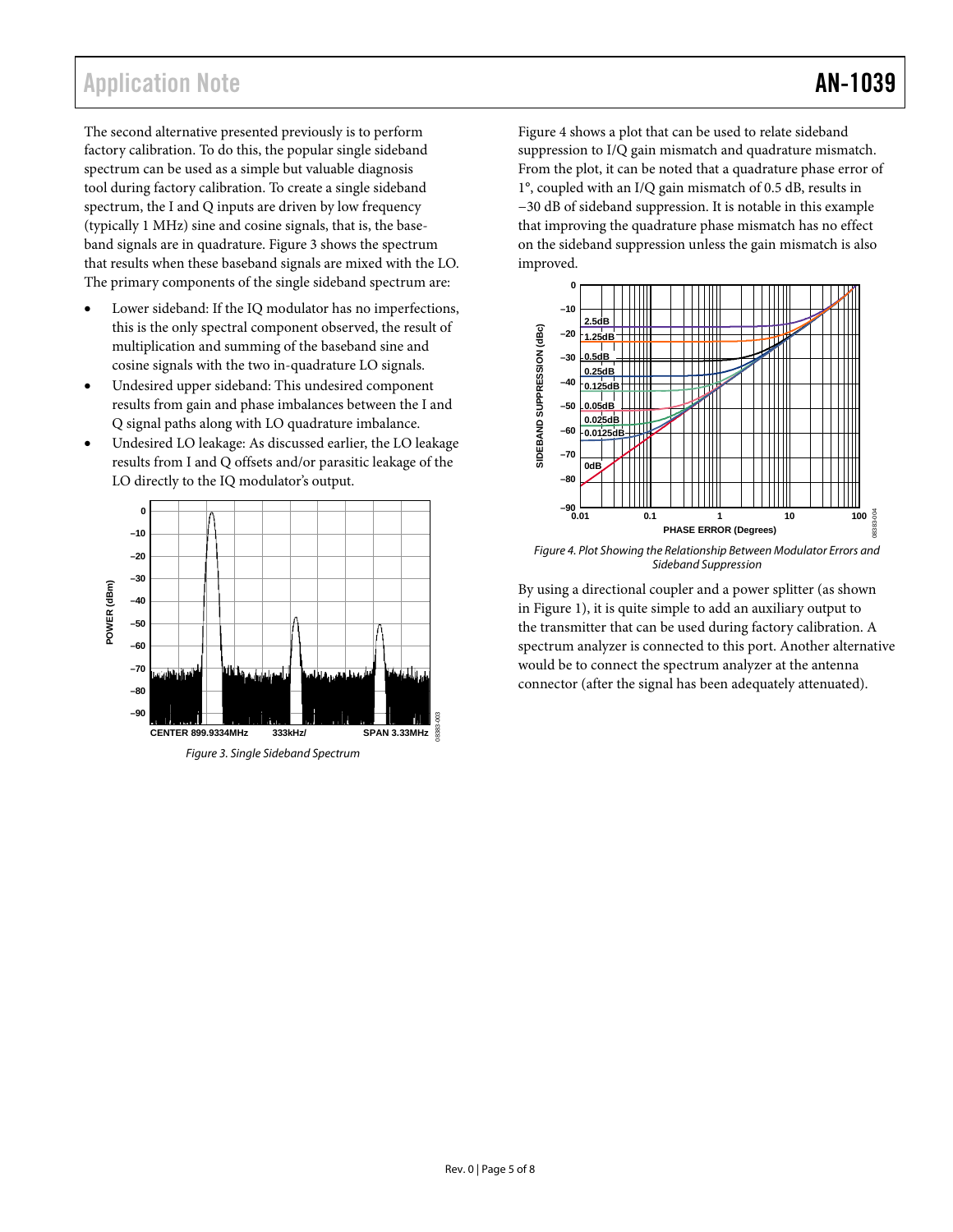### <span id="page-5-0"></span>**CALIBRATION PROCEDURE**

Correcting all of the modulator's imperfections is a multistep process. Start by looking at the procedure for LO leakage correction which results in a constellation that is offset from the origin. A single sideband spectrum is applied to the transmitter and is monitored on the spectrum analyzer. Next, small differential offset voltages are applied to the I and Q inputs. Applying differential offset voltages to the I and Q inputs should not be confused with changing the dc bias levels (also referred to as the common-mode level) on these pins, which has no effect. This is done as an I offset sweep followed by a Q offset sweep (or vice versa). Returning briefly to [Figure 1](#page-0-0), note that the [AD9788](http://www.analog.com/AD9788) (a 16-bit, 800 MSPS dual DAC) conveniently includes two auxiliary DACs that can be used to couple differential dc offset voltages on I and Q lines. This coupling is performed externally using resistor dividers.

[Figure 5](#page-5-1) shows how sweeping the I and Q offset voltages alters the LO leakage. Start by sweeping the I offset voltage around 0 V while holding the Q offset voltage at 0 V. With modern IQ modulators exhibiting unadjusted LO leakage in the −40 dBm range and having voltage gains in the −5 dB to +5 dB range, an offset voltage sweep range of ±5 mV is more than adequate to identify the location of the null (in this example,  $\pm 2$  mV is adequate to identify a nulling voltage somewhere between 100 μV and 200 μV). Note, however, that the first pass (black trace) only manages to reduce the LO leakage to just under −40 dBm. This clearly indicates that the Q offset needs correction. The second pass (blue trace) involves sweeping the Q offset around 0 V with the I offset held at the value that yielded the first I null. Note that a Q offset of 400 μV reduces the LO leakage a further 10 dB to around −50 dBm. However, a third pass is required. The trough from the first pass is quite shallow because the Q channel had not yet been adjusted. This makes it difficult to identify the ideal I nulling voltage. A third pass (red trace) that involves again sweeping the I offset while holding the Q offset at 400 μV, identifies the optimum I nulling voltage to be 150 μV.

<span id="page-5-2"></span><span id="page-5-1"></span>

### **CORRECTING FOR QUADRATURE AND I/Q GAIN ERRORS**

A similar procedure can be used to correct quadrature and I/Q gain mismatch. IQ modulator family data sheets typically specify the quadrature phase mismatch and I/Q gain imbalance in degrees and decibels, respectively, along with the sideband suppression (also in decibels). Using this information, it is advisable to perform the first optimization pass on the weaker of the two specifications, that is, the specification which most contributes to the sideband suppression. For example, assume that the device data sheet specifies a sideband suppression of −40 dBc, comprising of 1 degree of phase imbalance and 0.1 dB of gain imbalance amplitude. In this case, it is advisable to first try to adjust phase because making a gain adjustment has almost no effect as long as the 1 degree of phase error is present (see [Figure 4](#page-4-1)).

[Figure 6](#page-5-2) shows the results of a gain sweep followed by a phase sweep. In the first pass, the gain delta between I and Q is adjusted over a range of approximately  $\pm 2$  dB. The TxDAC® in [Figure 1](#page-0-0) facilitates this adjustment by providing internal gain adjust auxiliary DACs. The sweep yields a null of around −57 dBc for a gain difference of approximately −0.1 dB (gain is scaled on the top axis). Next, adjust the skew between I and Q. This drives the null down further to −60 dBc for a phase adjust of −0.05°.



Figure 6. Multipass Sideband Suppression Compensation Sweeps

In this case, a third pass is not necessary and does not yield further improvement. This stems from the fact that the unadjusted phase error is very close to the optimized value (~0.05°). Thus, the first-pass gain adjust yields a deep trough that is only slightly improved during the phase sweep. This contrasts to the LO leakage nulling where a third pass yielded further improvement.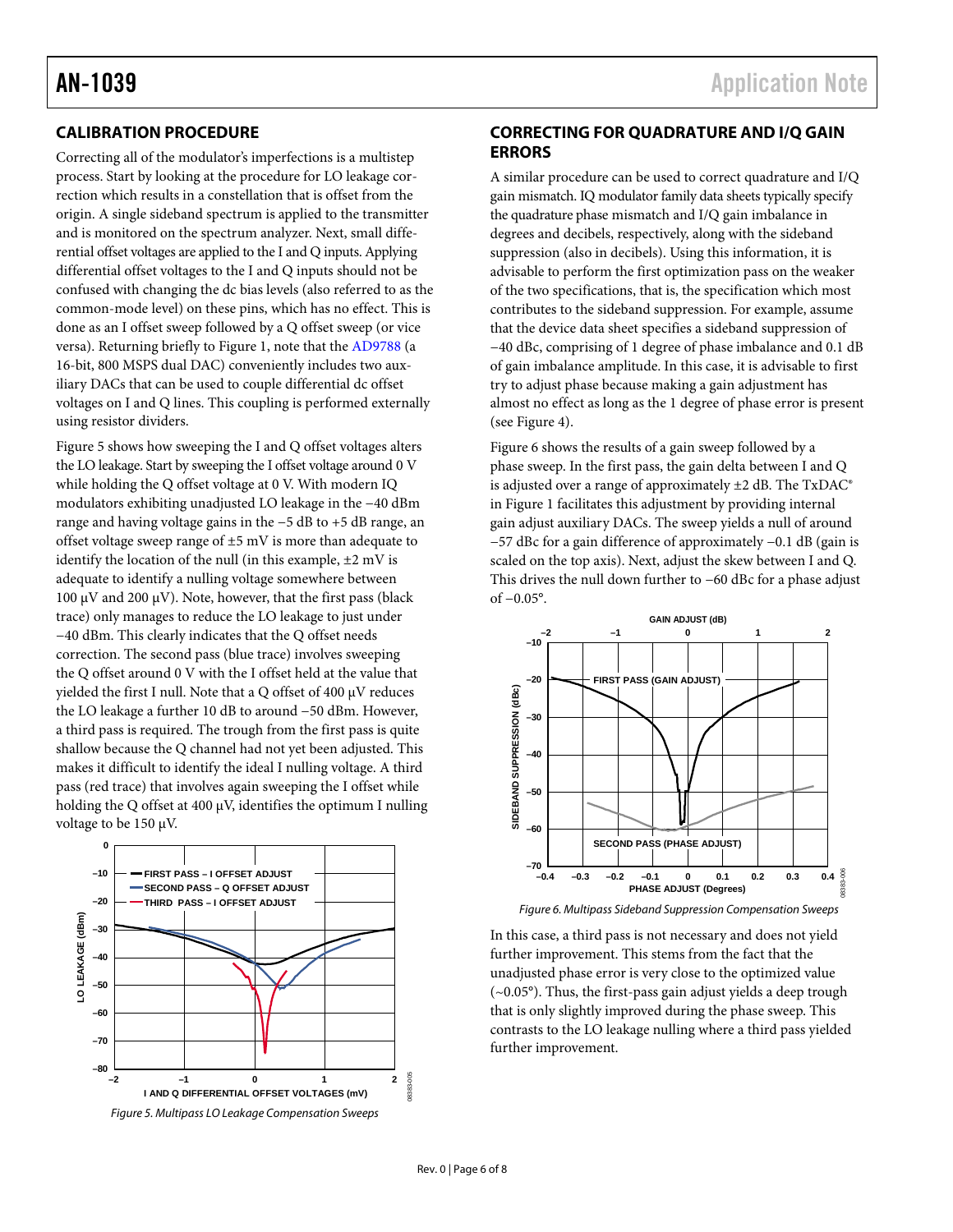### <span id="page-6-1"></span><span id="page-6-0"></span>Application Note **AN-1039**

Once the LO leakage and quadrature error have been calibrated, all that remains is for the calibration coefficients to be stored in nonvolatile RAM so that they are available when the equipment is turned on in the field. To recap, the four calibration coefficients are

- I channel offset voltage
- Q channel offset voltage
- I channel vs. Q channel gain imbalance
- Quadrature phase imbalance

#### **FREQUENCY VARIATIONS**

Calibrating at multiple frequencies within a band adds time to the factory calibration, requires more nonvolatile memory for the larger look up table, and is more cumbersome during field operation as calibration coefficients have to be swapped out as the frequency changes.

Now, consider what happens to the quality of calibration as the frequency changes. In [Figure 7,](#page-6-2) sideband suppression and LO leakage have been nulled to −60 dBc and −74 dBm, respectively, at 1900 MHz. [Figure 7](#page-6-2) also shows how the uncompensated sideband suppression and LO leakage vary with frequency (the flatter green and red traces a the top of the plot). Next, adjust the frequency over a range of  $\pm 30$  MHz (the typical width of a cellular telephony band) without recalibration. The LO leakage quickly loses its null and at some frequencies is only around 8 dB better than the uncompensated value. In the case of the sideband suppression, the difference between the compensated and uncompensated values becomes as low as around 1 dB. [Figure 7](#page-6-2) suggests that factory calibration be performed at multiple frequencies within a band to maintain nulled performance across the band.



<span id="page-6-3"></span><span id="page-6-2"></span>Figure 7. Variation of LO Leakage and Sideband Suppression vs. Frequency after Nulling Midband

#### **POST CALIBRATION TEMPERATURE DRIFT**

Factory calibration at multiple temperatures is even more difficult and expensive than calibration at multiple frequencies. As a result, it is generally only practical to perform factory adjustment of LO leakage and sideband suppression at an ambient temperature. Thus, what happens to post-calibration performance as temperature varies?

In [Figure 8](#page-6-3), the LO leakage and sideband suppression have again been nulled midband. After nulling, the device is cycled over temperature. This again has the effect of moving sideband suppression and LO leakage off their nulled levels. However, notice that the performance at temperature is quite flat across frequency and it is no longer clear at which frequency the nulling was performed. The net improvement over temperature is approximately 15 dB compared to the unadjusted LO leakage.

### **CALIBRATION VS. TIME**

In the set-and-forget factory calibration scheme that has just been described, the question of long-term drift arises because the equipment may never be recalibrated in the field. Experiments have shown that it is very difficult, if not impossible, to measure the degradation of nulled sideband suppression and LO leakage over time. Very mild changes in environmental conditions tend to quickly move the device off its null. This makes it impossible to determine whether the environment and the test equipment are altering the experiment or if genuine device drift over time is taking place.

However, [Figure 8](#page-6-3) shows that the question of drift over time is less important. This is because the effect of temperature drift is much more significant. Thus, in a system that experiences reasonable temperature fluctuations, whatever drift over time takes place is completely masked by the temperature drift.



Figure 8. Variation of LO Leakage vs. Frequency and Temperature After Nulling Midband